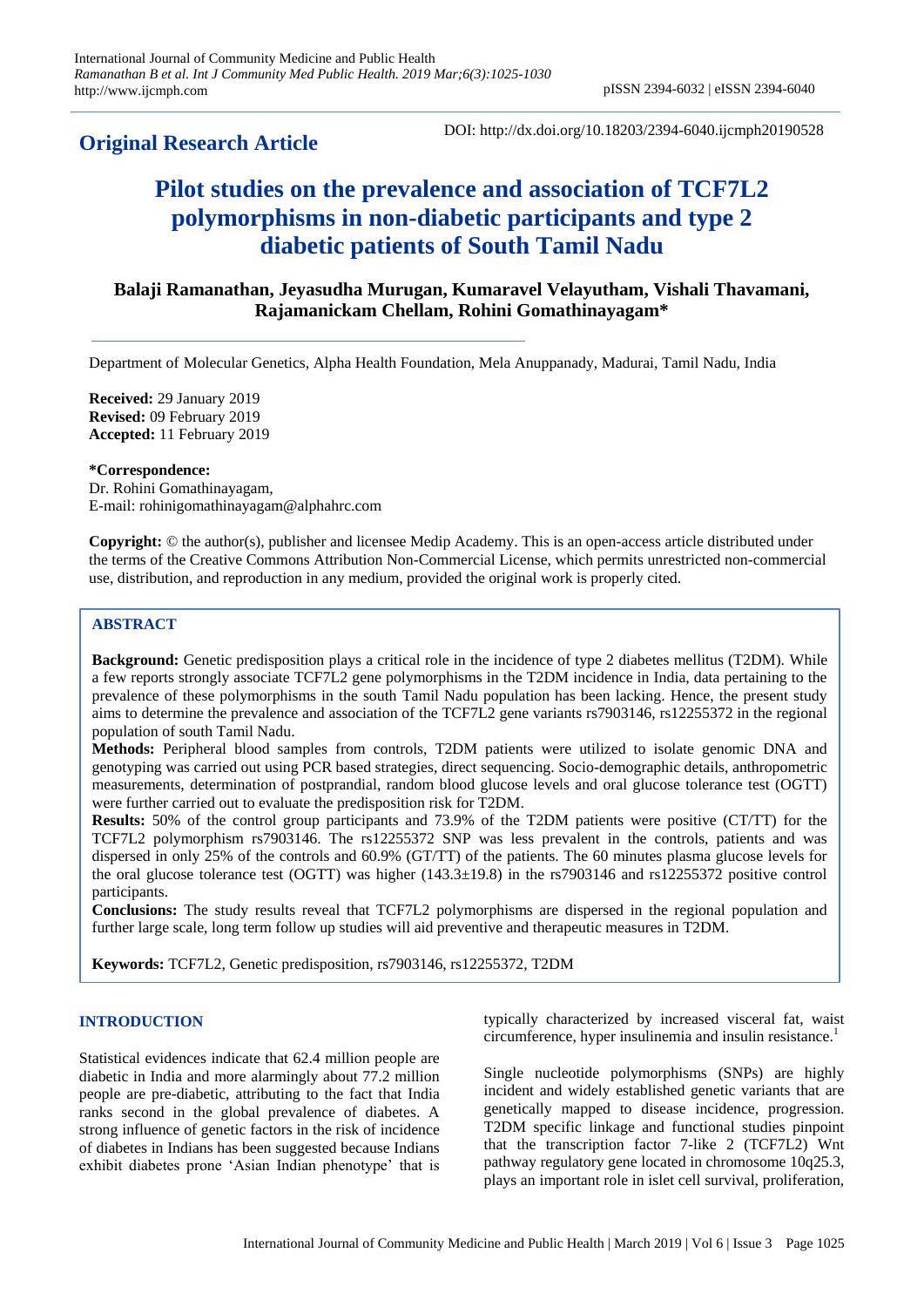regeneration, synthesis of the incretin GLP-1 (glucagon like peptide-1), lipid and glucose metabolism and is strongly associated with the risk of incidence of T2DM. $2-7$ The rs7903146, rs12255372 intronic variants of the TCF7L2 gene are reported to functionally impair glucagon, insulin, incretin secretions; impair glucose regulation, tolerance and modulate body mass index  $(BMI).^{8,9}$ 

While population specific studies on the association of TCF7L2 with T2DM in regions of North India, Chennai and Hyderabad exists, the prevalence and distribution of these allelic variants in south Tamil Nadu has been obscure.10-13 Hence the present study aims in determining the incidence and prevalence of the TCF7L2 polymorphisms rs7903146, rs12255372 in the regional south Tamil Nadu population, and understand their influence in the risk of incidence of T2DM.

# **METHODS**

The risk of T2DM incidence in the rs7903146, rs12255372 SNP positive participants was aimed to be determined at Alpha hospital and research centre/Alpha health foundation, south Tamil Nadu, India. The study was conducted over a period of 11-12 months (February 2018–January 2019) with the approval of the Institutional Ethical Committee (AHRC). Upon informed consent, socio-demographic details, anthropometric measurements and biochemical assessments (blood pressure, postprandial and random blood glucose levels) were carried out in the study population. OGTT (oral glucose tolerance test) was further carried out (overnight fast, administration of 75 g of oral glucose) and determination of plasma glucose levels at 60, 120 minutes.

Genomic DNA was extracted from peripheral blood samples of 20 healthy non-diabetic controls and 23 T2DM patients, using a QIAamp DNA Blood Mini Kit (QIAGEN India Pvt. Ltd, New Delhi, India) according to the manufacturer's protocol. Quantitative and qualitative (260/280 nm absorbance ratio) assessment of the DNA samples were carried out using a nanodrop, Thermo scientific, India. Determination of the presence of the TCF7L2 polymorphism rs7903146 was carried out by PCR amplification of a region corresponding to a 318 bp product using the forward primer 5'-GGTAATGCAGA TGTGATGAGATCT-3', and the reverse primer 5'-AGA TGAAATGTAGCAGTGAAGTGC-3'. The PCR conditions pertained to an initial denaturation of 3 minutes at 94°C followed by 32 cycles of denaturation for 1 minute at 94°C, annealing for 1 min at 58°C and extension for 1 min at 72°C and final extension of 5 min at 72°C.

A 352 bp PCR product encompassing the region corresponding to the rs12255372 SNP was obtained using PCR with the conditions pertaining to the initial denaturation of 5 minutes at 94°C, followed by 30 cycles of denaturation for 1 minutes at 94°C, annealing for 30 seconds at 52°C and elongation for 1 minutes at 72°C, with a final elongation of 5 minutes at 72°C, using the forward primer 5'-TTTTGTTAATGGCTTGCAGGT-3', and the reverse primer 5' GCGCATGCTAATTTCC TGTC-3'. Allele specific PCR (T allele) was also carried out for the TCF7L2 polymorphism rs12255372 (256 bp) using the forward primer 5'-TTTTGTTAAT GGCTTGCAGGT-3' and 5'-GGCCTGAGTAATTA TCAGAATATGATA-3' reverse primer (conditions corresponded to initial denaturation of 5 minutes at 94°C, followed by 30 cycles of 1 minutes denaturation at 94°C, 30 seconds annealing at 60°C, 1 minutes primer extension at 72°C and final extension of 5 minutes at 72°C).

The PCR products were visualized after electrophoresis using a UV gel documentation system (Medicare, Chennai, India) and further gel extracted, purified and utilized for direct sequencing (Agrigenome, Kochi, Kerala). Statistical analysis was carried out using Graph Pad Prism version 7.04 for Windows, Graph Pad Software, La Jolla California USA.

# **RESULTS**

Figure 1A, Figure 2B represent the PCR amplified regions pertaining to a 318 bp product of the TCF7L2 gene that encompasses the single nucleotide change for rs7903146 (C>T), and a 352 bp for the rs12255372 (G>T) SNPs, respectively. Figure 2A represents the allele specific PCR product (256 bp) for identifying the presence of the T allele change in the rs12255372 SNP positive participants. Genotyping was carried out utilizing direct sequencing of the PCR products and the results (representative images presented in Figure 1B, Figure 2C) enabled the identification of wild type, heterozygous and homozygous carriers for the TCF7L2 SNPs.

# **Table 1: Genotype prevalence of the rs7903146 and rs12255372 positive non diabetic controls and T2DM patients of south Tamil Nadu, India.**

| <b>Percentage</b><br>prevalence | rs7903146 |              | rs12255372 |              |  |
|---------------------------------|-----------|--------------|------------|--------------|--|
|                                 | CC.       | <b>CT/TT</b> | GG         | <b>GT/TT</b> |  |
| <b>Controls</b>                 | 50        | 50           | 75         | 25           |  |
| <b>Patients</b>                 | 26.1      | 73.9         | 39 1       | 60 9         |  |

Collectively, as indicated in Table 1 the percentage prevalence of the rs7903146 (CT/TT) positive participants tended to be 50% in controls and 73.9% in T2DM patients. Around 50% of controls and 26.1% of T2DM patients were negative (wild type CC) for the SNP indicating that T2DM patients carrying the rs7903146 SNP were greater in the study population. The results from the present study also highlights that only 60.9% of the present study group patients were rs12255372 SNP positive GT/TT carriers and 39.1% were negative for the SNP presenting the wild type GG alleles. Taken together,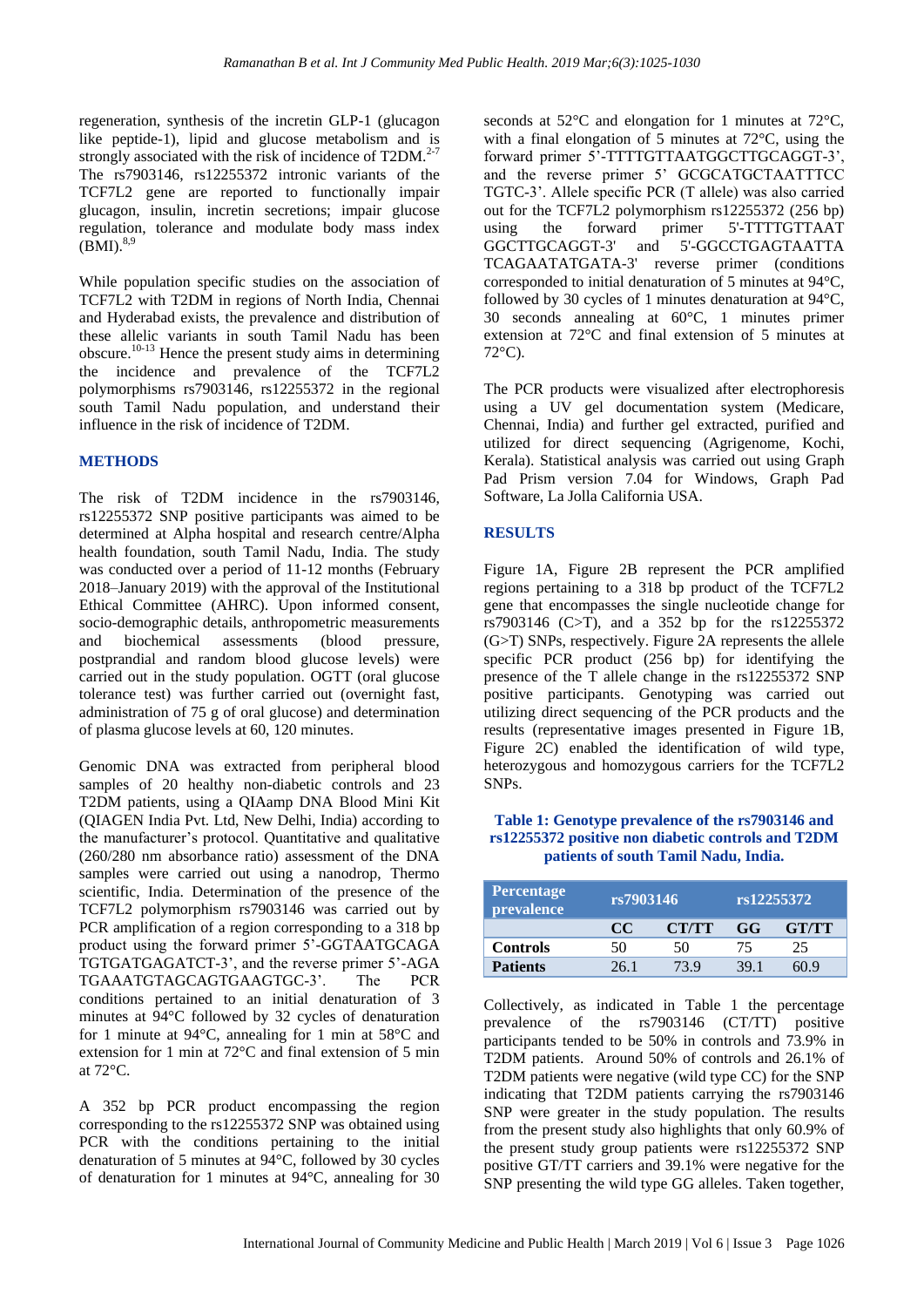

the T2DM population than the non-diabetic controls  $(p<0.05)$ .



**Figure 1: Determination of the incidence of the TCF7L2 SNP rs7903146 in non-diabetic controls and T2DM patients using PCR and direct sequencing: (A) PCR amplification of a 318bp product that encompasses the rs7903146 intronic region. M-100bp ladder; L2- L5: controls, L6-L11:T2DM patients. The product was electrophoretically separated and visualized in a 1% agarose gel; (B) Representative images for the direct sequencing results of a heterozygous positive T2DM patient sample. The forward and reverse sequences were aligned and the C to T change is presented in the aligned forward and reverse sequences.**

**Table 2: Age, BMI and postprandial blood glucose levels of the TCF7L2 rs7903146, rs12255372 SNP positive and negative patients. Data presented are mean±SEM.**

| TCF7L2               | rs7903146       |                                                 |                 |               | rs12255372      |               |                 |              |  |
|----------------------|-----------------|-------------------------------------------------|-----------------|---------------|-----------------|---------------|-----------------|--------------|--|
| <b>Polymorphisms</b> | <b>Controls</b> |                                                 | <b>Patients</b> |               | <b>Controls</b> |               | <b>Patients</b> |              |  |
|                      | CC              | CT/TT                                           | CC.             | CT/TT         | GG              | GT/TT         | GG              | <b>GT/TT</b> |  |
| Age                  |                 | $26.50 \pm 1.6$ $28.13 \pm 2.6$ $39.4 \pm 2.01$ |                 | $32.07 + 5.7$ | $26.5 + 1.7$    | $29 + 5.6$    | $37.1 + 1.8$    | $37.4 + 3.1$ |  |
| <b>BMI</b>           |                 | $24.59+1.5$ $25.13+1.3$ $27.21+2.5$             |                 | $30.17 + 2.3$ | $23+0.9$        | $28.5 + 2.2$  | $26.8 + 1.8$    | $30.4 + 2.4$ |  |
| <b>PPBS</b>          | $105.2 + 2.8$   | $108.2 + 4.8$                                   | $312.4 + 37.8$  | 232.83+32.2   | $103.7 + 2.4$   | $121.0 + 2.3$ | $3102 + 34$     | $229+32.2$   |  |

Further, in order to understand the impact of the rs7903146 CT/TT genotypes on the OGTT of the non diabetic controls (mean age  $26.15\pm1.4$ ), we tested glucose tolerance following prior studies on consenting carriers and non-carriers after an overnight fast and subsequent 75g glucose administration (Fig. 3A, 3B). As observed from the results presented in Fig.3A, the plasma glucose concentrations in both the rs7903146, rs12255372 carriers was higher  $(143.3\pm19.8)$  than the non-SNP carriers (118.6±6.3), amidst the non-diabetic controls. Earlier studies have reported abnormal plasma blood glucose levels in non-diabetic rs7903146 carriers when compared to the wild type carriers 9, and in concordance with such studies, the present study OGTT assessments evidence that while the rs7903146 negative CC carriers in the control non-diabetic group exhibited a lower mean  $(116.4\pm6.6)$  blood glucose level, the rs7903146 SNP positive group presented a close to significance, higher mean value  $(127.0 \pm 10.8)$ , indicating the need for further large scale studies.

Since several evidences have brought forward that TCF7L2 polymorphisms modulate BMI in the carriers, we analyzed the BMI data in the rs7903146, rs12255372 positive participants and compared them with the negative participants.<sup>8</sup> Based on the data presented in Table 2, it can be observed that among the non-diabetic controls, the BMI of rs7903146 positive CT/TT group  $(25.13\pm1.3)$  was marginally higher than the negative CC group  $(24.59\pm1.5)$ . Similarly, while the non-SNP carrier T2DM patients presented a mean BMI value of  $27.21 \pm 2.5$ , the rs7903146 SNP carrier patients presented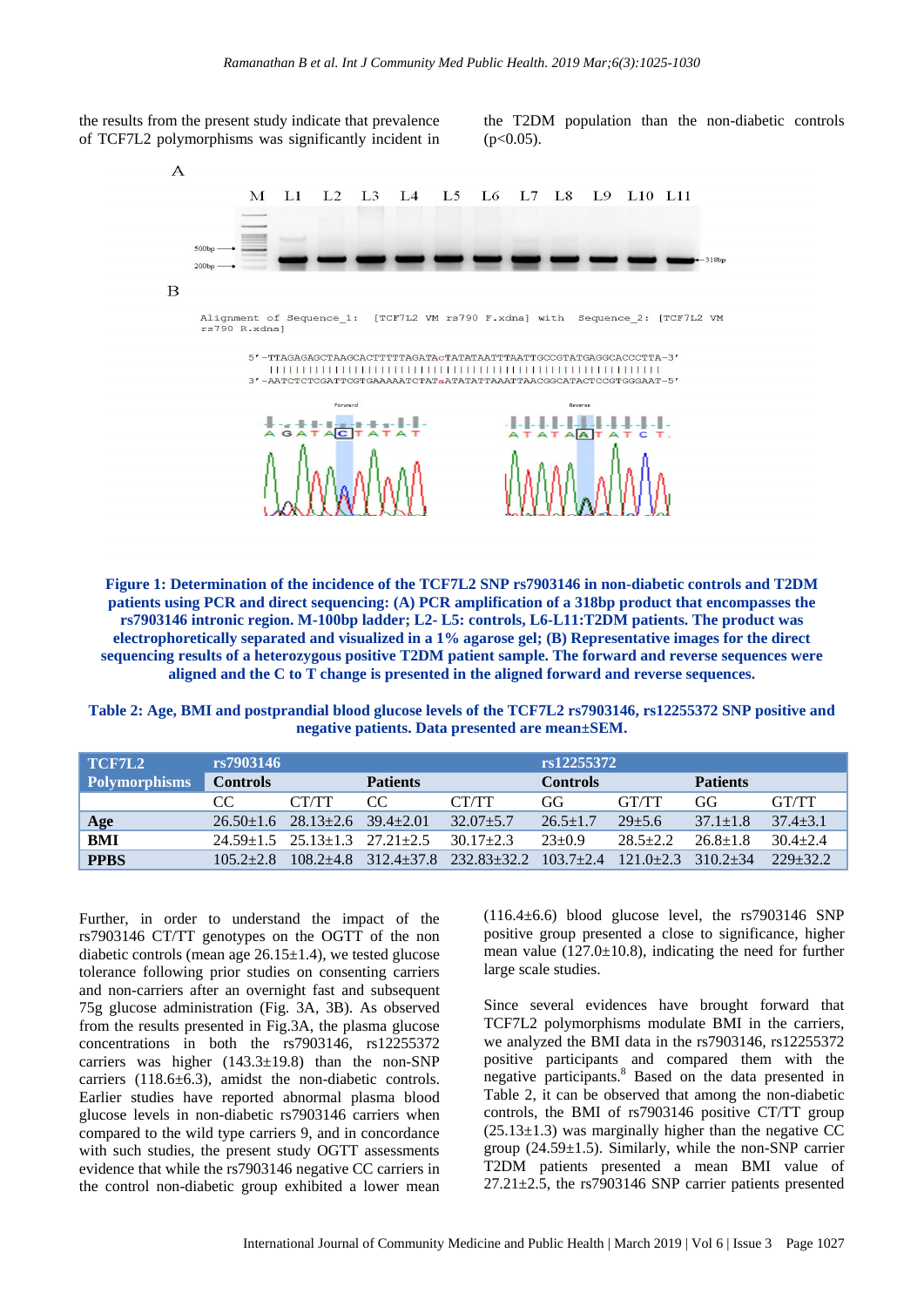a mean of 30.17±2.3. The present study results also bring forward a similar trend in the BMI among the rs12255372 SNP positive non-diabetic and diabetic participants. The heterogeneous, homogenous carriers for the SNP presented a higher BMI level (28.5±2.2,  $30.4\pm2.4$  respectively) when compared to the non-carrier wild type participants  $(23\pm0.9, 26.8\pm1.8$  respectively).



**Figure 2: Determination of the incidence of the TCF7L2 SNP rs1225536 in non-diabetic controls, T2DM patients using allele specific PCR (ASP) and direct sequencing: (A) representative image of the results from ASP (T allele): M–100 bp ladder, L1-L6 and L9 are negative for rs1225536; L7, L8, L10, L11, L12 are positive for the 256 bp T allele specific product; (B) PCR amplification of a 352 bp product that encompasses the rs12255372 intronic region, M-50 bp ladder; L1-L2: controls, L3-L6:T2DM patients. The product was electrophoretically separated and visualized using a 1% agarose gel; (C) representative images for the direct sequencing results of a heterozygous positive T2DM patient sample. The change in nucleotide G to T for the TCF7L2 rs1225536 is presented in the aligned forward and reverse sequences.**

# **DISCUSSION**

The current situation in the Indian diabetic scenario could be described as a crisis situation as statistical evidences proclaim that 101.2 million Indians would be diabetic by 2030.<sup>14</sup> Therefore management strategies primarily underline the critical need to prescreen for diabetes and

predict the possible risk of incidence of T2DM in the healthy, young, non-diabetic population. Despite such an urgent need, the incidence, prevalence and association of the TCF7L2 polymorphisms in the south Tamil Nadu population has been obscure and hence the present study aimed to determine the prevalence of rs7903146, rs1223572 in the non-diabetic and diabetic regional south Tamil Nadu population. The study results revealed that the percentage prevalence of the rs7903146 TCF7L2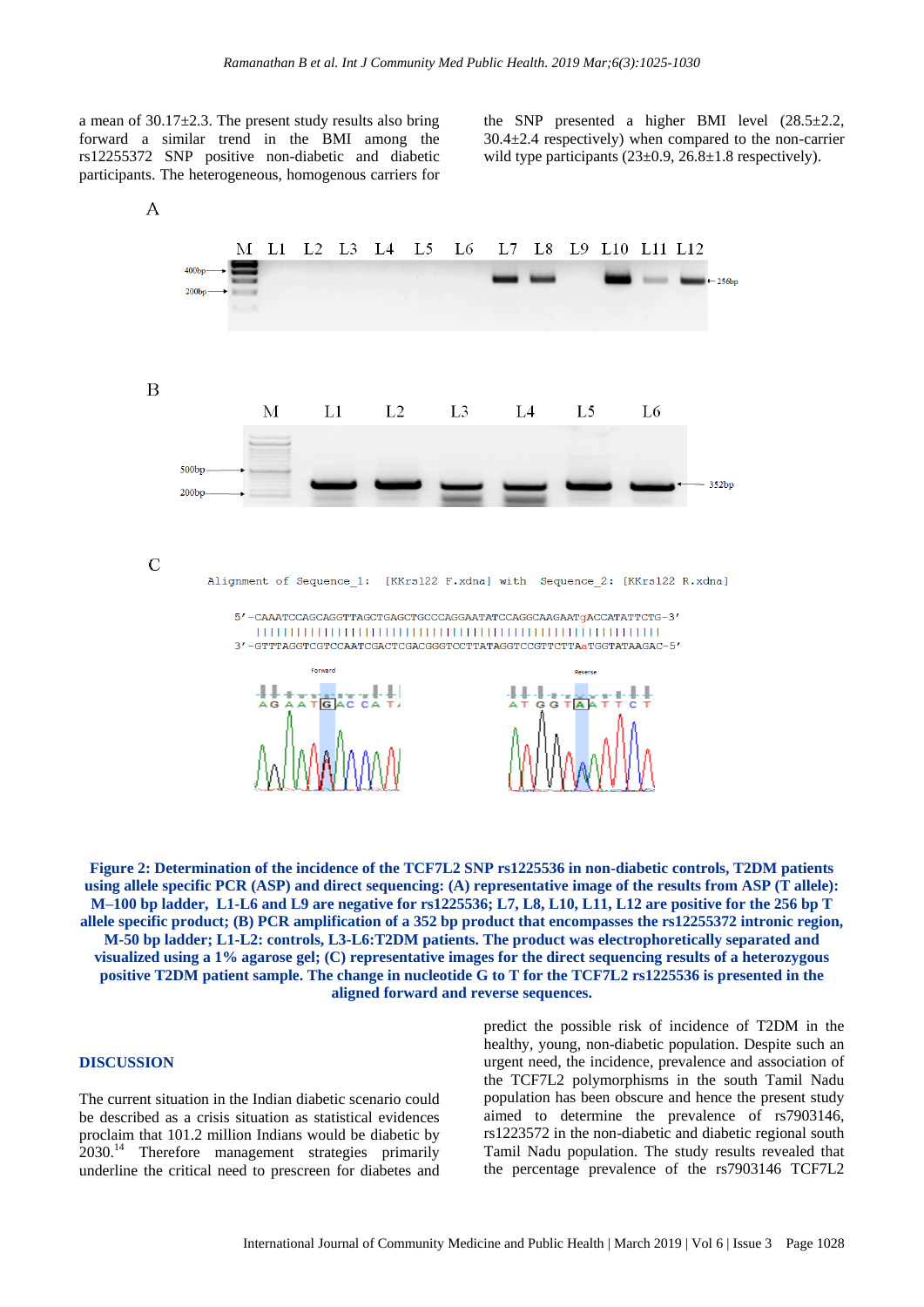SNP, followed by the rs12255372 was relatively higher in the T2DM participants and is in conjunction with other earlier reports that investigated the prevalence of these SNP<sub>s.1,2,15,16</sub>



**Figure 3: Oral glucose tolerant test in non-diabetic control participants: (A) plasma glucose concentration (60, 120 minutes) was assessed after an overnight fast and 75 g oral glucose in non-diabetic controls. The rs7903146, rs12255372 SNP positive participants presented a higher plasma glucose concentration at 60, 120 minutes; (B) plasma glucose concentration (60, 120 minutes) during an OGTT test in non-diabetic controls. The rs7903146 participants displayed higher levels of plasma glucose concentration at 60 minutes in comparison to the other groups. Data presented are mean±SEM.** 

Mechanistic studies addressing the presence and association of these polymorphisms in the risk of incidence of T2DM highlight that carriers of the SNPs exhibit modulations in glucagon and insulin secretion, oral glucose tolerance, leptin regulation and adipose tissue metabolism.1,8,9,17 In order to understand the risk of incidence of T2DM in the non-diabetic controls (mean age  $26.15\pm1.4$ ) of the present study we carried out an OGTT and similar to other earlier reports, the present data also indicates that the risk allele carriers exhibited relatively higher plasma glucose levels, thus indicating that proper counseling, dietary interventions and physical exercise could play a vital role in the preventive management of T2DM.

Strong research evidences in the recent decade have also pinpointed that genetic factors attribute for 50-80% BMI variations, and amidst several loci that influence BMI, the rs7903146 TCF7L2 SNP is widely associated with a lean body mass.18-22 While the current study BMI data is in contradiction to such reports and presents a marginal increase in the mean of the SNP positive participants, it would only be agreeable that such a finding could significantly change with an increase in sample size. In contrast to the association of the rs7903146 SNP with lean body mass, the rs12255372 GT/TT genotype has been strongly associated with metabolic syndrome/ increased waist circumference.23-25 Hence it could be suggested that the present study data may fall in line with these reports, as the rs12255372 positive participants tended to exhibit a relatively greater BMI and abnormal OGTT results.

Taken together, the present pilot study data indicates that the TCF7L2 polymorphisms are frequently incident in the south Tamil Nadu non diabetic and diabetic T2DM population. Hence screening for the TCF7L2 SNPs rs7903146 and rs12255372 polymorphisms in the south Tamil Nadu population would serve to prevent further incidence of T2DM.

#### **CONCLUSION**

Screening for the rs7903146, rs12255372 TCF7L2 polymorphisms in the south Tamil Nadu population would promote awareness regarding the genetic factors influencing the incidence of T2DM, and enable activities that would prevent its incidence in the genetically predisposed population.

*Funding: No funding sources Conflict of interest: None declared Ethical approval: The study was approved by the Institutional Ethics Committee*

# **REFERENCES**

- 1. Bodhini D, Gaal S, Shatwan I, Ramya K, Ellahi B, Surendran S, et al. Interaction between TCF7L2 polymorphism and dietary fat intake on high density lipoprotein cholesterol. PLoS One. 2017;12(11):e0188382.
- 2. Khan IA, Poornima S, Jahan P, Rao P, Hasan Q. Type 2 Diabetes Mellitus and the Association of Candidate Genes in Asian Indian Population from Hyderabad, India. J Clin Diagn Res. 2015;9(11):1-5.
- 3. Imamura M, Maeda S. Genetics of type 2 diabetes: the GWAS era and future perspectives. Endocr J. 2011;58(9):723-39.
- 4. Sladek R, Rocheleau G, Rung J, Dina C, Shen L, Serre D, et al. A genome-wide association study identifies novel risk loci for type 2 diabetes. Nature. 2007;445(7130):881-5.
- 5. Florez JC, Jablonski KA, Bayley N, Pollin TI, de Bakker PI, Shuldiner AR, et al. TCF7L2 polymorphisms and progression to diabetes in the Diabetes Prevention Program. N Engl J Med. 2006;355(3):241-50.
- 6. Saxena R, Hivert MF, Langenberg C, Tanaka T, Pankow JS, Vollenweider P, et al. Genetic variation